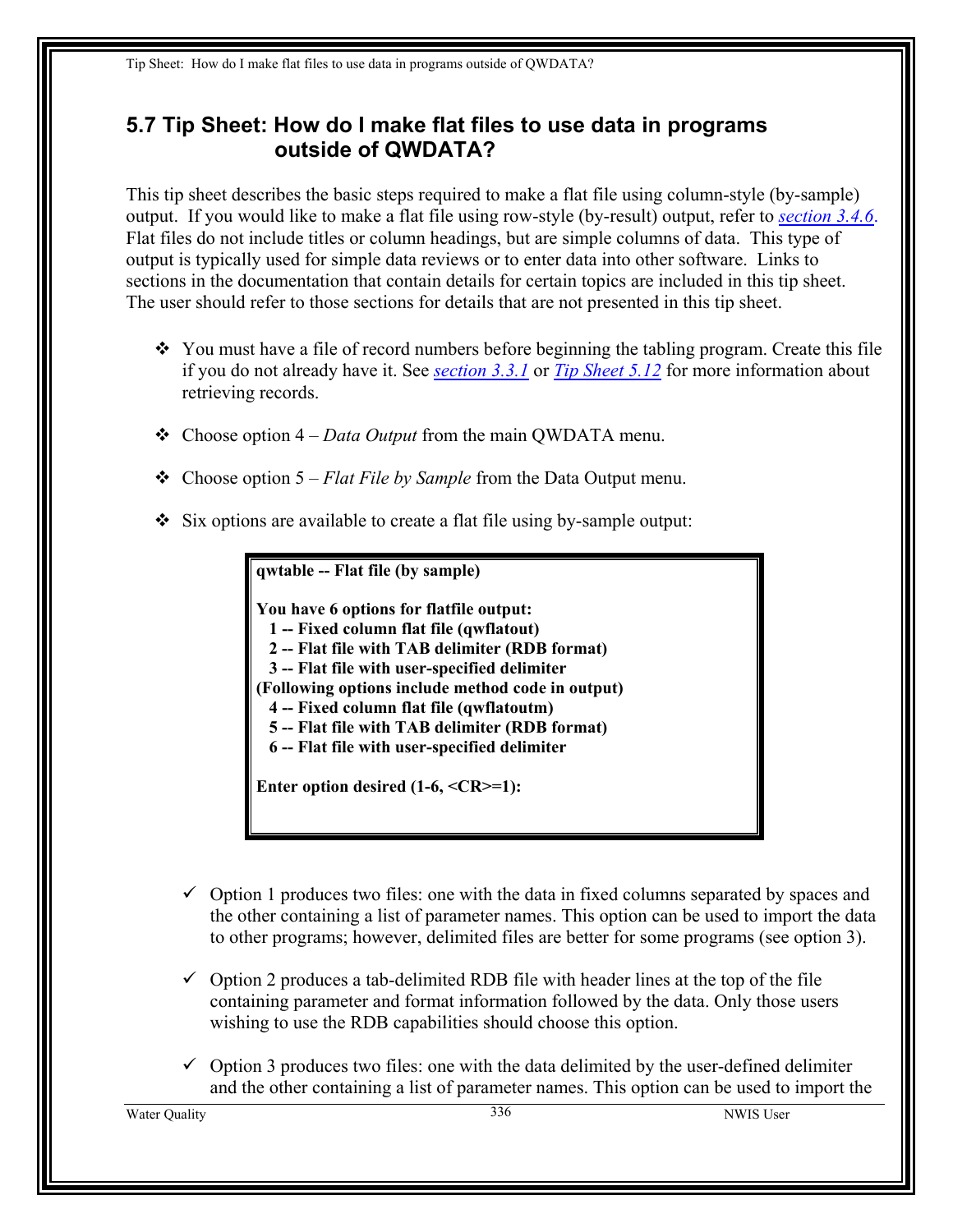data to other programs.

 $\checkmark$  Options 4-6 are similar to options 1-3, but the output also includes method codes when method codes exist with a result. This option creates an extra space or column for each parameter specified in the parameter list to hold a method code; in some cases this column may be blank because no method code exists.

\* See *[section 3.4.5](#page-23-0)* for more details about these options.\*

- $\triangleleft$  Each option has the following prompts:
	- $\checkmark$  Options 1 and 4:

**Enter name of file containing record numbers (Q to quit): Enter name of file to hold output –** 

 $\checkmark$  Options 2 and 5:

**Do you want remarks and values to be delimited (Y/N,<CR>=Y)? Enter name of file containing record numbers (Q to quit): Enter name of file to hold output –** 

 $\checkmark$  Options 3 and 6:

**Enter column separator char or TAB for tab char: Do you want remarks and values to be delimited (Y/N,<CR>=Y)? Enter name of file containing record numbers (Q to quit): Enter name of file to hold output –** 

- $\checkmark$  Options 2, 5, 3, and 6 allow you to separate remarks, such as  $\checkmark$  or E, into a different column from the values by answering 'Y' to that prompt. For options 3 and 6, any character may be used as a column separator, but the most common are tabs, commas, and slashes.
- $\triangle$  Provide parameter codes to be tabled. This may be done interactively or by providing a file name for a file containing the parameter codes. See *[section 3.4.3.3](#page-8-0)* for more information about providing parameter codes and *[Appendix G](#page-0-0)* for the format of a parameter code file.

Water Quality 337 NWIS User